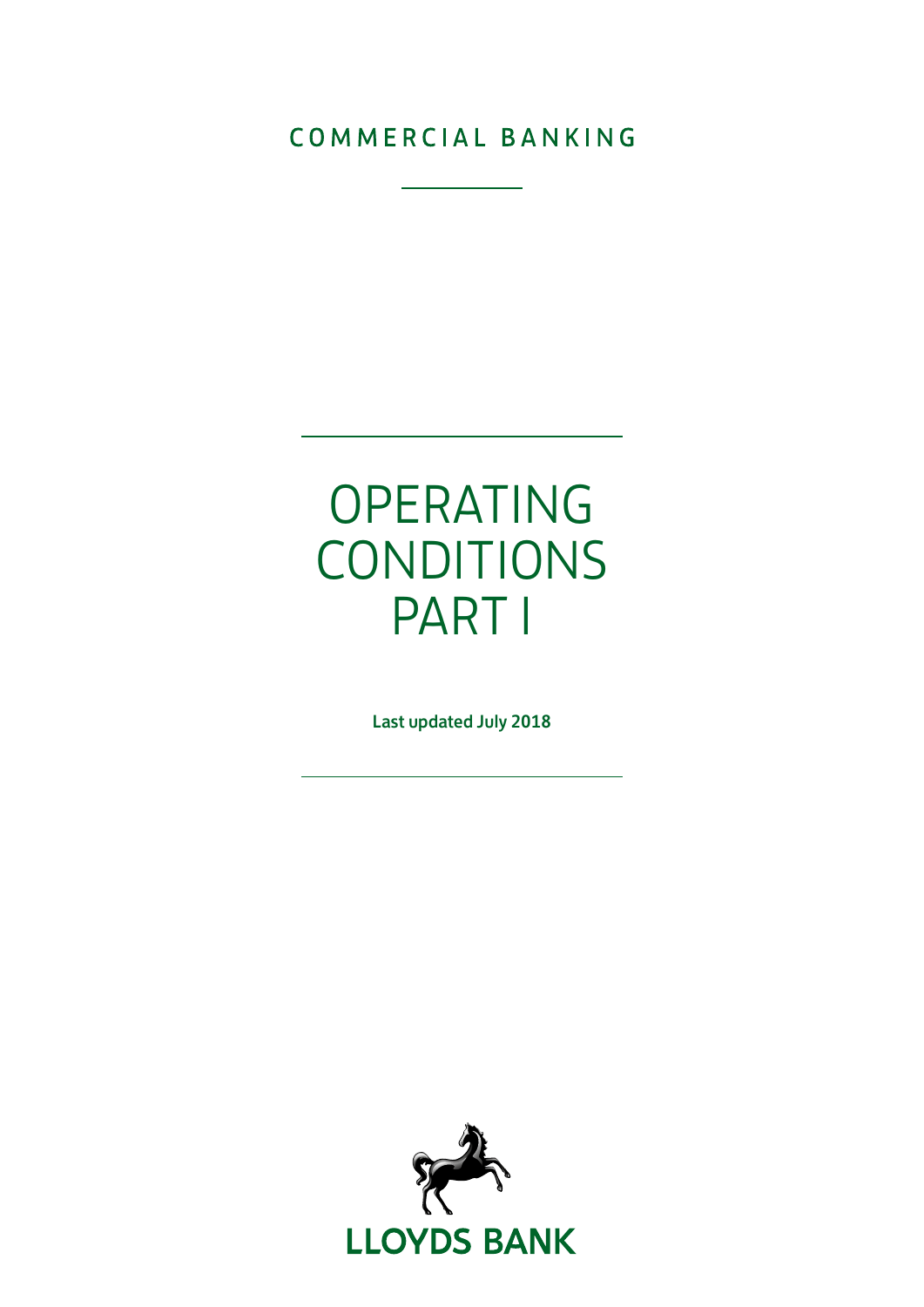## **Definitions**

In this Agreement, the following words have the meaning set out opposite them and include the definitions set out in Part X of the Operating Conditions where any Facility includes Debtor Protection:

"Advance Rate" any percentage to be paid by us on account of the Purchase Price of each Approved Invoice specified in the Commercial Terms as varied in accordance with this Agreement from time to time.

"Advance" the amount paid by us on account of the Purchase Price of each Approved Invoice, in the case of Invoice Discounting and Factoring Clients, calculated by applying the Advance Rate to such Invoice.

"Approved Currency" any currency referred to in the Commercial Terms or any other currency which we may approve from time to time but excluding any currency which we give you notice is removed from this definition.

"Approval Limit" any limit established by us and notified to you from time to time in relation to the maximum value of Invoices owing by some or all of your Customers expressed either as a fixed monetary amount or a percentage of all your Invoices outstanding from time to time.

"Approved Invoice" all or part of any Notified Invoice not classified by us as Disapproved and "Approved" shall be construed accordingly.

"Approved Country" any country referred to in the Commercial Terms or agreed by us from time to time but excluding any country which we give you notice is excluded from this category.

"Assignment" includes an assignment or an assignation, as applicable.

"Associated Business" any person or business which is owned or controlled by:

- i. you or your spouse/civil partner if you are a sole trader; or
- ii. any director, partner, shareholder of your business or spouse or partner of any of them; or
- iii. anyone who controls (or who can take control of) you; or
- iv. anyone you control (or you can take control of); or
- v. any holding company.

"Audit" any inspection of your books of account and/or other records by our employee/s or agent/s either pursuant to the undertakings given in Clause 9.1.9 of Operating conditions Part II or otherwise.

"Availability" the amount of any Invoice Discounting, Factoring or Contingent Liability available to you calculated as set out in condition 4.5 of the Operating Conditions – Part II – Provisions relating to all Clients.

"BACS" the Bankers Automated Clearing System.

"Bank" Either:

- i. Lloyds Bank plc (company number 00002065);
- ii. Lloyds Bank Commercial Finance Limited (company number 00733011); or
- iii. Bank of Scotland plc (company number SC327000) as set out as a party in the main body of the Agreement and in either case its successors or assigns.

"Base Rate" for sterling, the bank rate from time to time of the Bank of England (or any rate at any time replacing that rate), which may be varied (either up or down) by the Bank of England at any time and if in any such case that rate is less than zero, Base Rate shall be deemed to be zero.

"CHAPS" same day payment of cleared funds through the Clearing Houses Automated Payment System.

"Client" at any time, a person to whom a Facility is made available.

"Collection Date" in the case of any Invoice which is: (a) paid in cash: the date of receipt of the cash by us; (b) paid by cheque or other instrument: the date on which funds representing the same are cleared by our bankers for interest; (c) paid by BACS: the date on which funds are credited to our bank account; (d) paid by CHAPs or Faster Payment: the Working Day after the day on which funds are credited to our bank account plus, in any case, any period specified in the Commercial Terms;

"Commercial Terms" the terms set out in the main body of the Agreement (other than the Operating Conditions) as varied, amended, supplemented or replaced from time to time.

"Contingent Instrument" a guarantee, bond or letter of credit issued by us or an Issuer pursuant to any Contingent Liability Facility.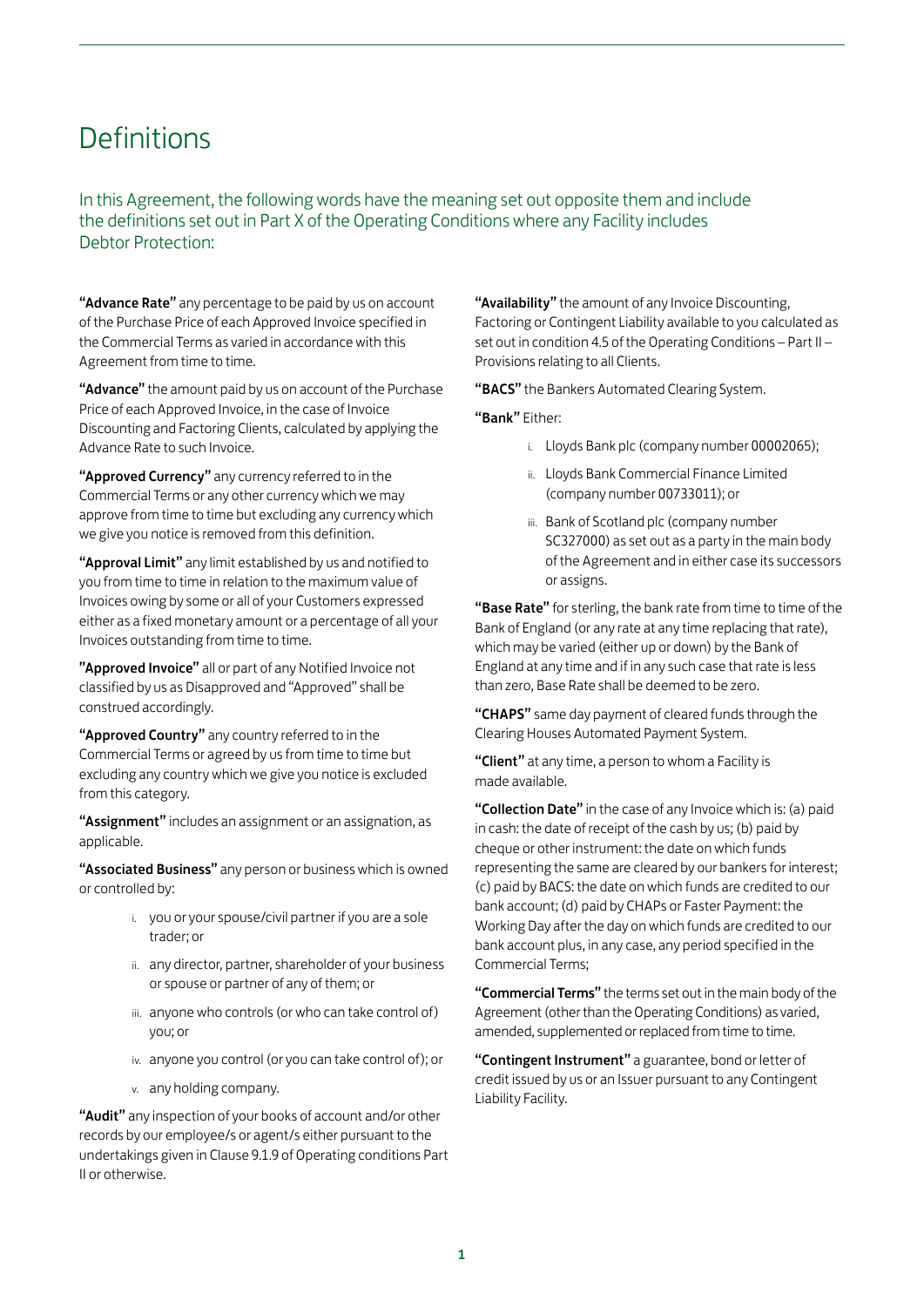"Contingent Liability Facility" any contingent liability facility provided by us to you pursuant to which we will issue (or arrange for a bank or other financial institution approved by us to issue on your behalf):

- a. guarantees and bonds
- b. letters of credit.

"Contract of Sale" a contract in any form (including a purchase order) for the sale or hire of goods and/or provision of services to a Customer under which an Invoice arises.

"Cost of Funds" The Debit Reference Rate for the relevant Approved Currency from time to time in effect on each day during any charging period for which a relevant determination is to be made. The Debit Reference Rates are available from us on request. If at any time the relevant Debit Reference Rate is less than zero, our Cost of Funds shall be deemed to be zero.

"Counter Indemnity" an indemnity provided by us to an Issuer in their preferred form for all monies, obligations and liabilities incurred under a Contingent Instrument.

"Currency Facility" a Facility where we have agreed to pay for your Currency Invoices owing by a UK Customer.

"Currency Invoice" any Invoice payable in an Approved Currency (other than Sterling).

"Current Account" the account described in condition 4 of the Operating Conditions – Part II – Provisions relating to all Clients.

"Customer" a person under a Contract of Sale obliged to pay you the Invoice and, where the context so permits, a prospective Customer.

"Debit Balance" any debit balance on the Current Account.

"Debtor Protection" the debtor protection described in Operating Conditions – Part X – Debtor Protection Conditions and provided by us in accordance with this Agreement.

"Delivered" in relation to Goods:

- i. physical delivery to (or to the order of) a Customer;
- ii. the Customer taking the risk in the Goods;
- iii. performance of the Contract of Sale;

in relation to services: completed and "Deliver" and "Delivery" are to be construed accordingly.

"Disapproved Invoice" all or part of any Invoice classified by us as disapproved in accordance with condition 2 of the Operating Conditions – Part II – Provisions relating to all Clients and 'Disapproved' is to be construed accordingly.

"Domestic Invoice" an Invoice payable in Sterling arising from a Contract of Sale performed in UK, the invoice for which is addressed to a location in the UK.

"DPA" the Data Protection Act 1998 or any similar or replacement legislation relating to the processing of personal data.

"Export Facility" a Facility pursuant to which we have agreed to purchase your Export Invoices.

"Export Invoice" an Invoice which is:

- i. addressed to a Customer in an Approved Country; and
- ii. expressed either in an Approved Currency or Sterling.

"Facility" means any or all (as the context requires) of an Invoice Discounting Facility, Factoring Facility, Export and/or Currency Facility, Contingent Liability Facility, or Debtor Protection Facility made available by us to you from time to time under the terms of this Agreement.

"Factoring Client" at any time, a Client to whom a Factoring Facility is made available.

"Factoring Facility" a Facility provided on the terms of this Agreement where the applicable Operating Conditions include Parts I, II and IV.

"Faster Payment" same day transmission of cleared funds as arranged by the payer with their bankers and accepted by the payee's bankers.

"Fees and Charges" all those fees and charges to which we are entitled for providing any Facility (and any VAT thereon).

"Goods" any goods the subject of a Contract of Sale.

"Group" Lloyds Banking Group plc and all its associated companies. For these purposes "associated companies" includes Lloyds Banking Group plc and any subsidiary, affiliate, and related company or other firm directly or indirectly controlled from time to time by the Lloyds Banking Group plc.

"Guarantor" means any person who provides a guarantee or indemnity to us in respect of your Obligations under this Agreement

"Insolvency" or "Insolvent" in relation to a company, partnership or limited liability partnership:

- i. the presentation of a petition to wind it up;
- ii. the passing of a resolution to wind it up or the giving of notice by any person convening a meeting of creditors for the purpose of considering the same;
- iii. the appointment of or the making of an application to court to appoint, an administrator to it;
- iv. its members, directors or creditors resolving to effect any of the above;
- v. the giving of notice by any person to us of an intention to appoint an administrator, interim manager or liquidator to it;

in relation to a company: the taking of any steps towards or the coming into force of a moratorium under Section IA of the Insolvency Act 1986;

"EEA" European Economic Area.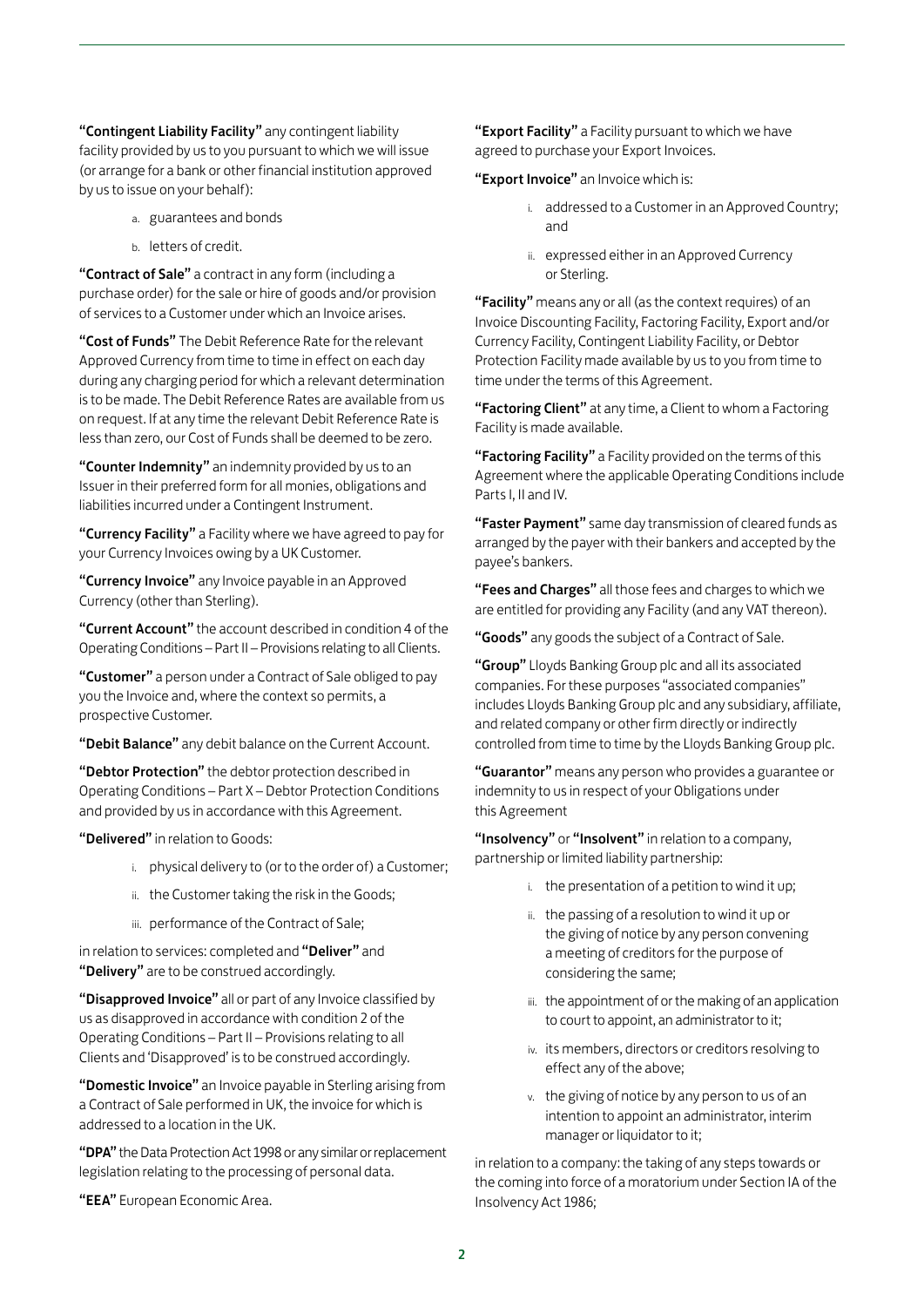in relation to an individual or a partnership established in Scotland:

- i. the issue of a petition (whether by the individual or his creditors) or a debtor's application for the bankruptcy of that individual (and where that individual is in partnership with others the partnership will be treated as Insolvent on the issue of such a petition);
- ii. granting a trust deed for the benefit of his creditors;

in relation to a company, limited liability partnership, partnership or individual:

- i. the holder of any Security Interest exercising or enforcing his rights, whether by taking possession of or appointing an administrative or other receiver, to any of its or his undertaking, assets or property or otherwise; or
- ii. suffering commercial rent arrears recovery, sequestration for rent, diligence, attachment, seizure, execution, sequestration or other legal process upon any assets;
- iii. being subject to an injunction or interdict (interim or permanent) preventing or restricting dealings with its income or assets;
- iv. giving notice of the intended suspension of payment of debts
- v. the directors, members or any individual(as appropriate) taking any steps towards filing (or in Scotland, lodging) with the Court any documents or statements or making an application for a moratorium in connection with a voluntary arrangement under the Insolvency Act 1986;
- vi. the taking of any steps towards implementing a proposal for a voluntary arrangement under the Insolvency Act 1986;
- vii. commencing negotiations with one or more creditors for the general readjustment or rescheduling of all or part of its indebtedness;
- viii. making a general assignment or assignation for the benefit of, or composition with, its creditors;
- ix. ceasing or threatening to cease to carry on business;
- x. allowing any judgment, decree, order or award of any court or tribunal for payment of money to remain unsatisfied for 7 days or more;
- xi. being insolvent within the terms of Section 123 Insolvency Act 1986 or, in our reasonable opinion, being unable to pay its debts as they fall due; or
- xii. receipt by it of a statutory demand,

in relation to a Scottish partnership: the appointment of a judicial factor.

"Interpolated Screen Rate" in relation to LIBOR, the rate (rounded to the same number of decimal places as the two relevant Screen Rates) which results from calculating on a straight line basis the position between:

- a. the applicable Screen Rate for the longest period (for which that Screen Rate is available) which is less than the interest period agreed by us; and
- b. the applicable Screen Rate for the shortest period (for which that Screen Rate is available) which exceeds the interest period agreed by us.

"Invoice" any present, future or contingent obligation (including any tax or duty) of a Customer to make payment under a Contract of Sale (whether invoiced or not) and, where the context permits, includes part of an Invoice.

"Invoice Discounting Client" at any time, a Client to whom an Invoice Discounting Facility is made available.

"Invoice Discounting Facility" a Facility provided on the terms of this Agreement where the applicable Operating Conditions include Parts I to IV.

"Issuer" a bank or other financial institution approved by us which issues a Contingent Instrument on your behalf.

"Liability" any actions, awards, costs, claims, damages, losses (including, without limitation, any direct or indirect consequential losses), demands, expenses, loss of profits, loss of reputation, judgments, penalties and proceedings and any other losses and/or liabilities suffered and/or incurred by you.

"LIBOR" in relation to each interest period agreed by us:

- a. the applicable Screen Rate; or
- b. (if no Screen Rate is available for the Approved Currency for the interest period agreed by us) the Interpolated Screen Rate; or

if:

- i. no Screen Rate is available for the Approved Currency for the interest period agreed by us, and;
- ii. it is not possible to calculate an Interpolated Screen Rate,

the rate notified to you by us (which you must keep confidential) as soon as practicable and in any event before interest is due to be paid in respect of the interest period agreed by us, to be that which expresses as a percentage rate per annum the cost to us of funding the applicable amount, from whatever source we may reasonably select.

"Minimum Fee" any minimum or fixed fee (replacing or supplementing the Service Fee) specified in the Commercial Terms.

"Minimum Term" the shortest period for which this Agreement must endure specified in the Commercial Terms.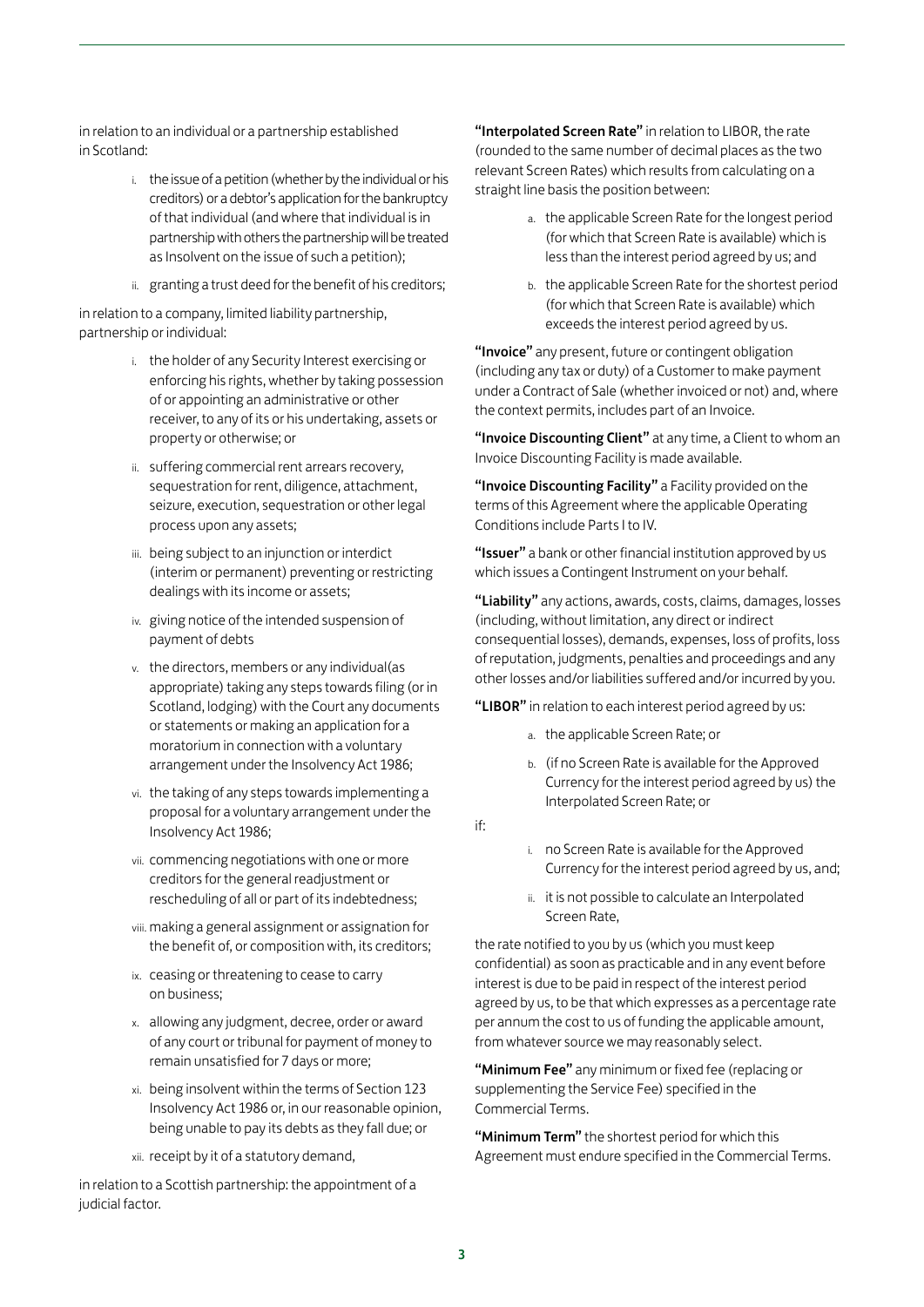"Net Value" in relation to any Invoice, the amount actually received by us in settlement or discharge of the Invoice after taking into account all deductions, discounts and set-offs.

"Non-Notifiable Invoices" those Invoices described as non-notifiable in the Operating Conditions – Part II and specified as Additional Non-Notifiable Invoices in the Commercial Terms.

"Notice Period" the period of notice to be served to terminate this Agreement specified in the Commercial Terms.

"Notification" your notification to us in the format we specify of the amount of Invoices and other matters referred to in conditions 9.1.6 and 9.1.7 of the Operating Conditions – Part II – Provisions relating to all Clients. "Notified" and "Notify" are to be construed accordingly.

"Notified Value" the full amount of each Invoice given in a Notification (including any applicable tax or duty) and before any discount for prompt payment or otherwise.

"Obligations" all your obligations owed to us and all Liabilities suffered or incurred by you under or pursuant to this Agreement.

"Operating Conditions" the terms and conditions on which we will provide a Facility and/or Debtor Protection to you incorporated in the Agreement, appearing on the Website, as amended, varied, supplemented or replaced from time to time.

"Payee Bank" the bank and the account in the name of your business detailed in the Commercial Terms or such other bank and account in the name of your business that you give to us notice of in writing on at least two Working Days notice to which we will make all payments to you.

"Personal Data" personal data relating to a living individual as defined under the DPA.

"Purchase Price" the amount payable by us for each Invoice together with its Related Rights.

"Refactoring Charge" any fee charged to Factoring Clients in respect of Invoices still unpaid after an agreed period of months.

#### "Related Rights"

- i. all your rights under a Contract of Sale (including your right to damages);
- ii. all (negotiable and non negotiable) instruments, security, bonds, guarantees and indemnities relating to an Invoice;
- iii. all documents, ledgers, databases and computer files (including operating systems) recording or evidencing performance of a Contract of Sale or Invoices;
- iv. all Goods returned to or repossessed by you or rejected by a Customer and all documents of title to such Goods;
- v. the benefit of any credit insurance in respect of an Invoice;
- vi. any time sheets or proofs of delivery.

"Remittance" means the making of or receipt of a payment whether by cash, cheque, credit transfer or any other payment method.

"Repurchase Price" for any Invoice repurchased by you it will be its Notified Value plus all relevant Fees and Charges less all sums received in or towards discharge of the Invoice and where we require you to repurchase all of your Invoices, then, for administrative convenience, it will be the Debit Balance on the Current Account after we have debited all Fees and Charges and any other monies and liabilities actually, contingently or prospectively owing by you to us.

"Returned Goods" any goods relating to an Invoice which are returned to you by a Customer.

"Reserve" any reserve applied by us to your Availability in such amount as we may determine from time to time.

"Review Limit" any maximum Availability permitted to you which, until further notice from us, is the amount shown in the Commercial Terms.

"Sanctioned Entity" a person or entity that is:

- i. listed on, or owned or controlled by a person listed on any sanctions list;
- ii. located in, incorporated under the laws of, or owned or controlled by, or acting on behalf of, a person located in or organised under the laws of a country or territory that is the target of countrywide Sanctions; or

otherwise a target of Sanctions.

"Sanctions" any economic sanctions laws, regulations, embargoes or restrictive measures imposed by, administered, enacted or enforced from time to time by the international community including:

- i. the United States of America;
- ii. the United Nations;
- iii. the European Union;
- iv. the United Kingdom;
- v. the respective governmental institutions and agencies of any of the foregoing, including, without limitation, OFAC, the United States Department of State and Her Majesty's Treasury (together, the "Sanctions Authorities").

#### "Scottish Invoice"

i. an Invoice arising from a Contract of Sale which is governed by the laws of Scotland; or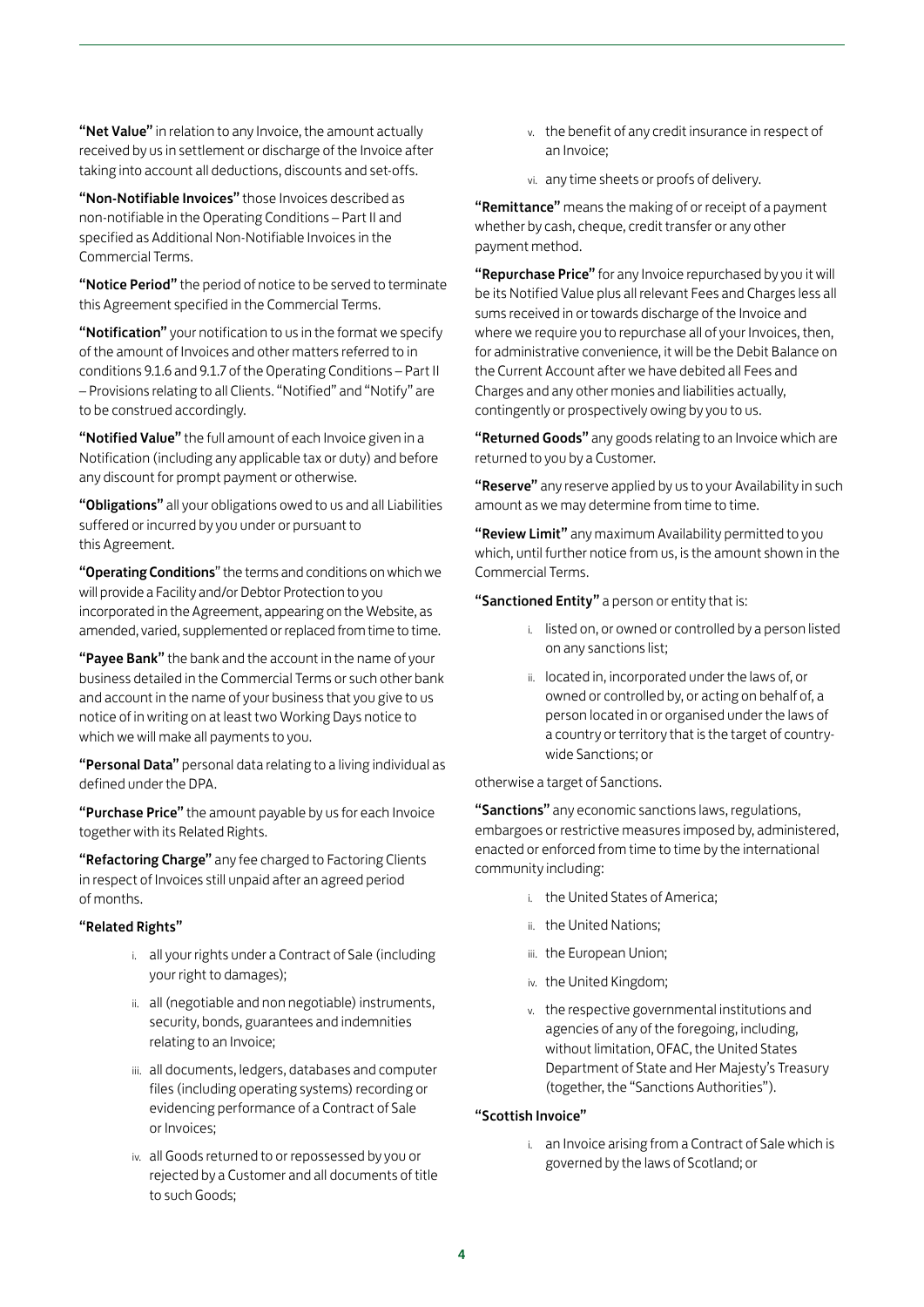ii. an Invoice arising from a Contract of Sale which is not governed by the Laws of Scotland but where the Invoice is addressed to a Customer located in Scotland.

"Screen Rate" the London interbank offered rate administered by ICE Benchmark Administration Limited (or any other person which takes over the administration of that rate) for the Approved Currency for the interest period agreed by us displayed on pages LIBOR01 or LIBOR02 of the Reuters screen (or any replacement Reuters page which displays that rate) or on the appropriate page of such other information service which publishes that rate from time to time in place of Reuters. If such page or service ceases to be available, the Bank may specify another page or service displaying the relevant rate after consultation with you.

#### "Security"

- i. the Security Interests granted in our favour that secure your Obligations under this Agreement; and
- ii. any guarantee, suretyship or similar undertaking given in support of your Obligations to us under this Agreement,

whether generally or specifically.

"Security Interest" any mortgage, standard security, charge, pledge, trust, assignment or assignation by way of security, hypothecation, lien, right of set-off, trust or flawed asset arrangements or any other arrangement for the purpose of or having a similar effect to creating security or any title retention rights, whether or not conditonal.

"Sensitive Personal Data" sensitive Personal Data relating to a living individual as defined under the DPA.

"Service Fee" the fee, referred to in the Commercial Terms, charged for the provision of our services to you calculated, unless otherwise agreed, as provided in condition 6.2 of the Operating Conditions – Part II – Provisions relating to all Clients.

- "Start Date" the later of:
	- a. the date of this Agreement; and
	- b. the date on which we confirm that you have satisfied any conditions precedent specified by us.

"Sterling" Sterling (GBP) or the currency of the United Kingdom.

"Termination Event" any of the events set out in condition 10 of the Operating Conditions – Part II – Provisions relating to all Clients.

"Trust Account" any bank account into which Remittances from Customers in respect of Invoices are required to be paid which is unencumbered and declared in trust for us and on which we are the only authorised signatory.

"United Kingdom"/"UK" the United Kingdom of Great Britain and Northern Ireland and the Isle of Man and the Channel Islands.

"Under Utilisation Fee" any fee referred to in the Commercial Terms calculated in the manner set out in condition 5.4 of the Operating Conditions – Part III – Provisions relating to Invoice Discounting Clients only.

"We" or "Us" the Bank and our transferees and assignees.

"Website" lloydsbank.com/invoice-finance-online referred to as IFO and, in any case, includes any additional or alternative domain name by which we may communicate with each other over the internet from time to time. The terms under which they are provided are shown on the Websites.

"Working Day" a day when the Bank is open for all normal business in England and Wales.